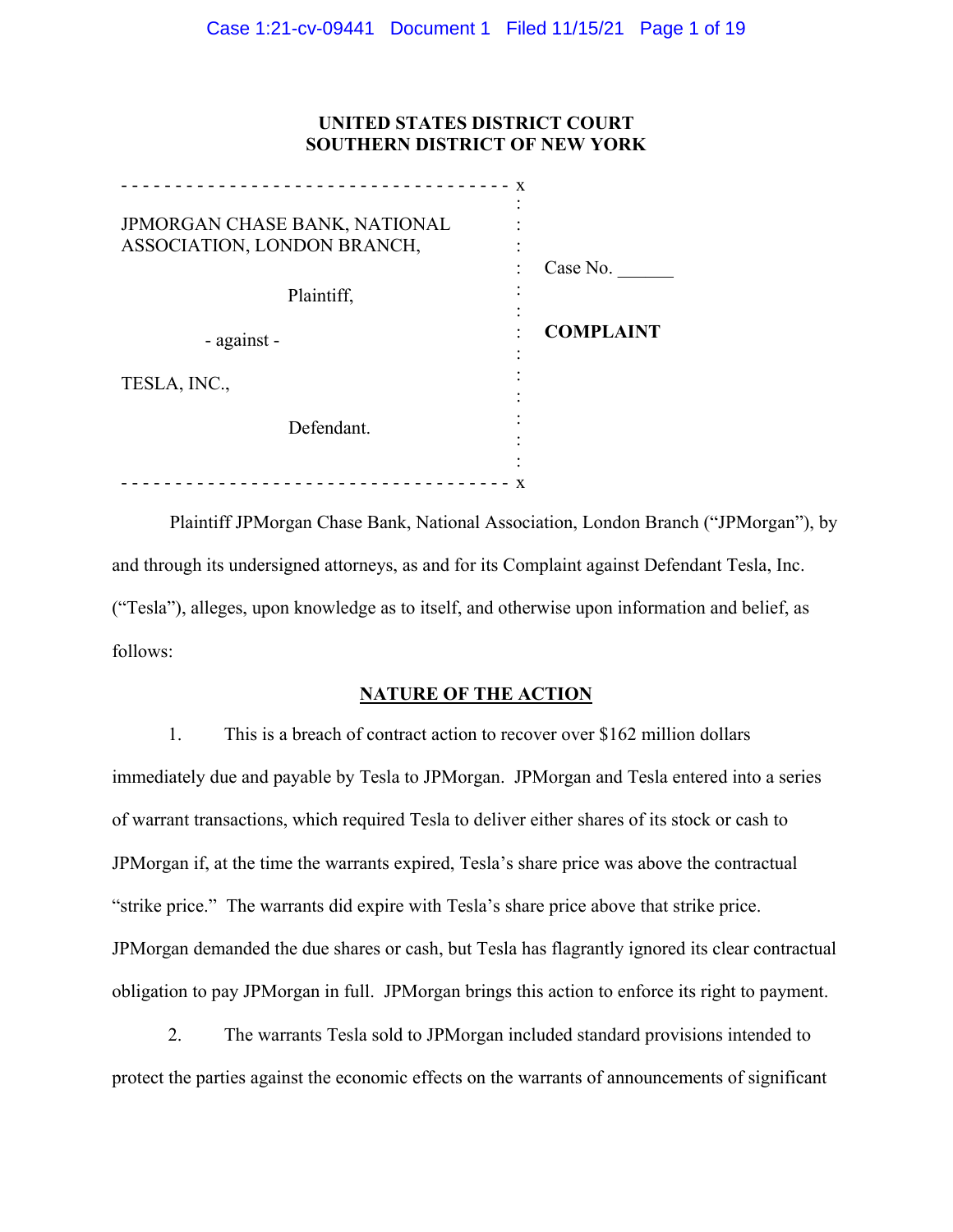#### Case 1:21-cv-09441 Document 1 Filed 11/15/21 Page 2 of 19

corporate transactions involving Tesla. An issuer's announcement that it is exploring a goingprivate transaction is exactly the type of announcement contemplated by these provisions. These contractual provisions required JPMorgan, as the agreed-upon "Calculation Agent" responsible for making certain calculations under the governing agreements, to adjust the terms of the warrant transactions to account for the economic effects of such an announcement. As is market standard, the agreements granted the Calculation Agent broad discretion to determine both how to measure these economic effects and what adjustments to make as a result, so long as JPMorgan did so in good faith and in a commercially reasonable manner.

3. On August 7, 2018, Tesla's CEO Elon Musk announced such a significant corporate transaction via Twitter, tweeting "*Am considering taking Tesla private at \$420. Funding secured.*" In the weeks that immediately followed the August 7 announcement, Tesla made additional statements and took various additional actions confirming it was considering a going-private transaction, including hiring advisors and forming a special committee of its board. Although the SEC later revealed—in a securities fraud complaint alleging that Mr. Musk's tweets were false and intended to mislead the market—that there had never been a firm offer to take Tesla private, that was not known at the time. Rather, Tesla's August 7 announcement caused immediate and significant economic effects as the market attempted to price in the likelihood of Tesla going private and making a tender offer at \$420. Those economic effects substantially decreased the value of the warrants. As required by the terms of the governing agreements, JPMorgan appropriately reduced the warrant strike price on August 15 to maintain the same fair market value as the warrants had before Tesla's announcement.

4. On August 24, 2018, Tesla suddenly reversed course and announced it was abandoning the going-private transaction. Tesla's second announcement increased the value of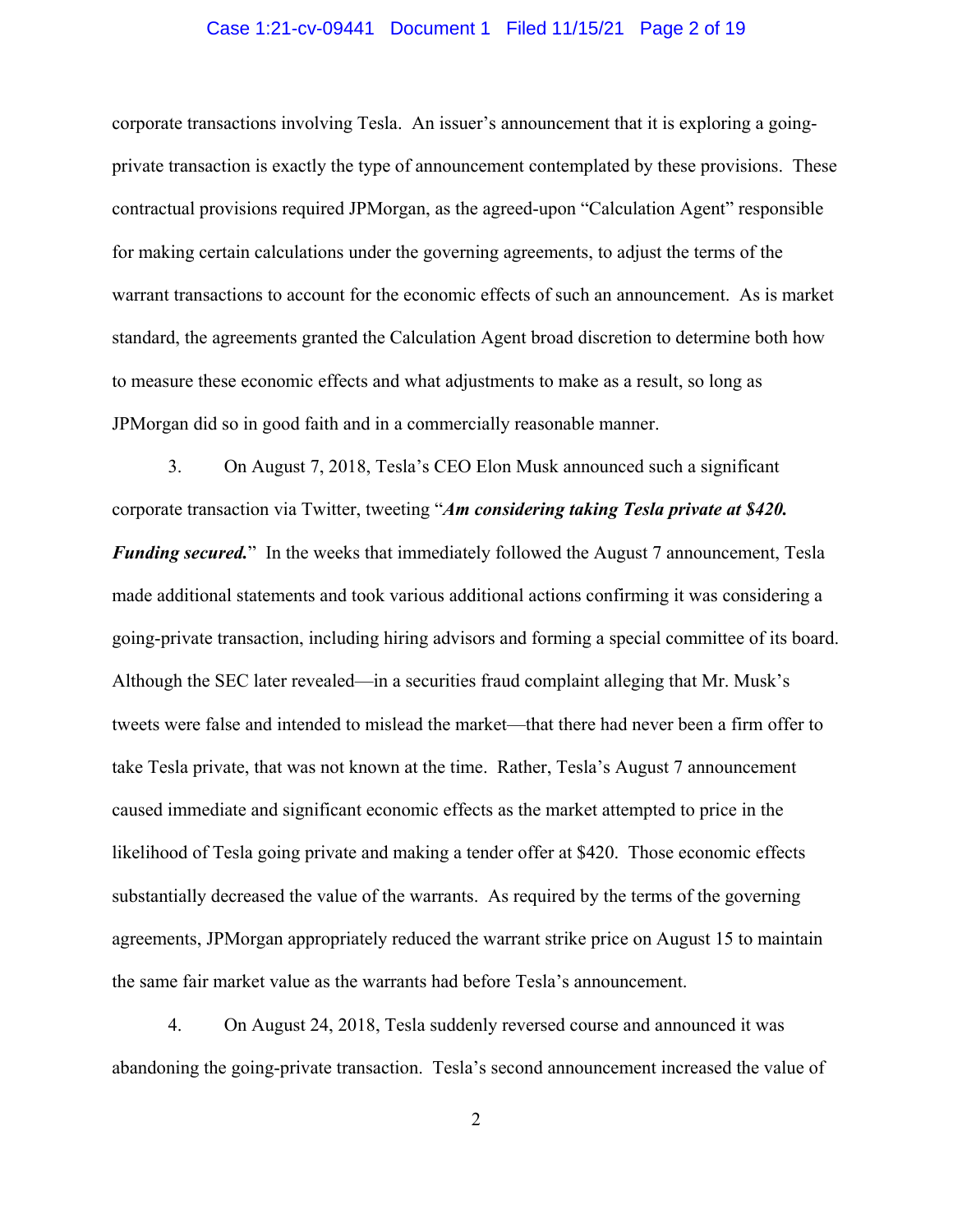#### Case 1:21-cv-09441 Document 1 Filed 11/15/21 Page 3 of 19

the warrants, and thus required a second adjustment under the governing agreements—this time a strike price increase that reversed some, but not all, of the initial reduction. Other than a subsequent (mechanical) adjustment triggered by Tesla's 5-to-1 stock split in 2020, the resulting strike price remained the same until the warrants expired in June and July 2021, when Tesla's stock price was well above both the original and adjusted strike prices.

5. Even though JPMorgan's adjustments were appropriate and contractually required, Tesla has refused to settle at the contractual strike price and pay in full what it owes to JPMorgan. Tesla is in flagrant breach of its contractual obligations. As a result, more than \$162 million is immediately due and payable to JPMorgan by Tesla.

#### **PARTIES**

6. JPMorgan Chase Bank, N.A., London Branch (defined above as JPMorgan) is a U.K. branch of JPMorgan Chase Bank, N.A., a national banking association organized under the laws of the United States with its head office in Columbus, Ohio. JPMorgan is a party to the Base Warrant Confirmation dated February 27, 2014 and the Additional Warrant Confirmation dated March 28, 2014 (the "Confirmations," and each a "Confirmation").

7. Defendant Tesla, Inc. (defined above as Tesla) is a corporation organized under the laws of Delaware with its principal place of business in Palo Alto, California. Tesla is JPMorgan's counterparty to the Confirmations.

#### **JURISDICTION AND VENUE**

8. This Court has jurisdiction over the subject matter of this action pursuant to 28 U.S.C. § 1332(a) because the parties are completely diverse and the amount in controversy exceeds \$75,000, exclusive of interest and costs.

3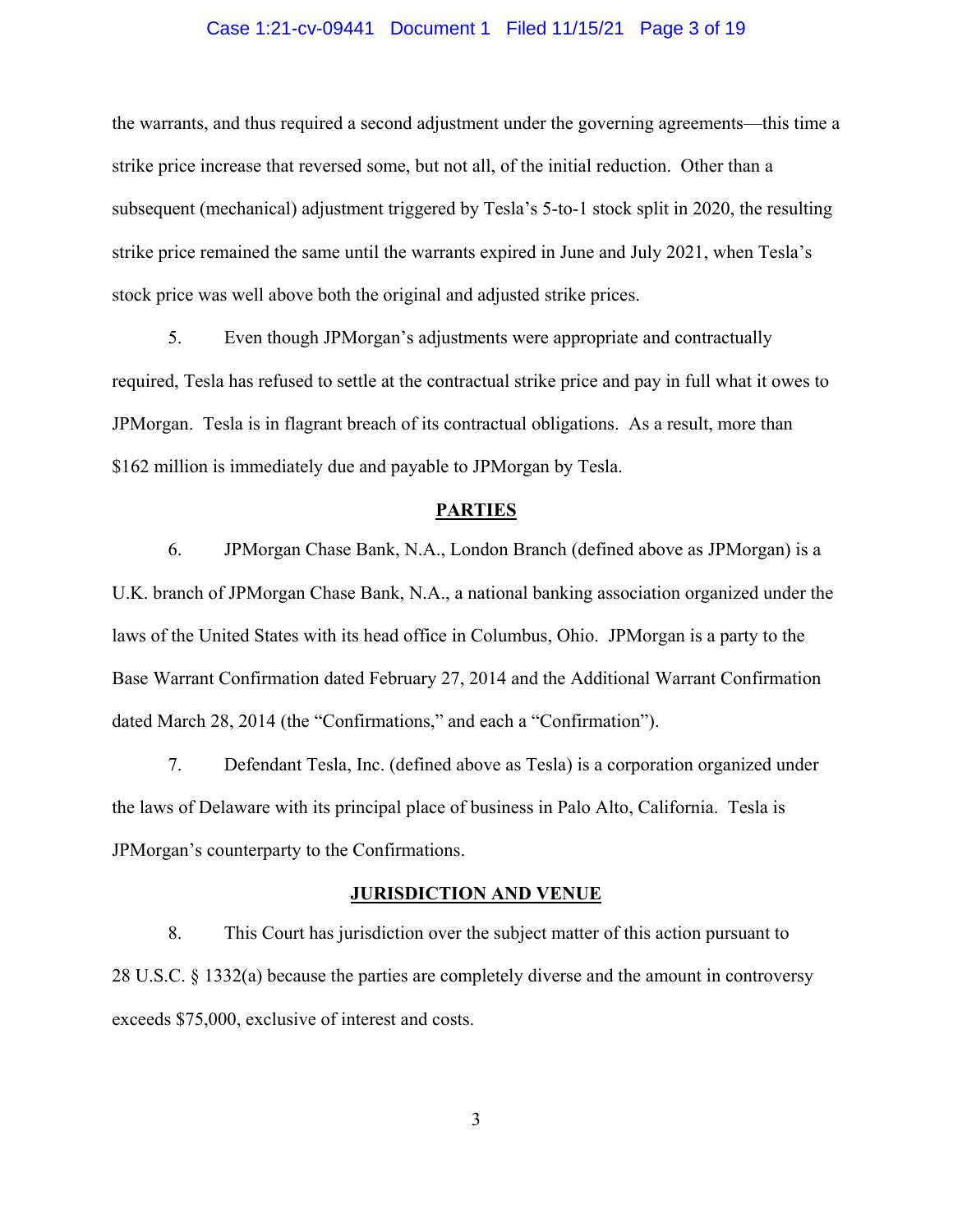#### Case 1:21-cv-09441 Document 1 Filed 11/15/21 Page 4 of 19

9. Venue is proper in this District because in Section 8(r) of the Confirmations, the parties "irrevocably submit to the exclusive jurisdiction of the federal and state courts located in the Borough of Manhattan, in the City of New York in any suit or proceeding arising out of or relating to the Agreement, this Confirmation or any transactions contemplated hereby." Venue is also proper pursuant to 28 U.S.C. § 1391 because a substantial part of the events or omissions giving rise to the claim occurred in this District.

10. This Court has personal jurisdiction over Defendant pursuant to C.P.L.R. 302(a) and N.Y. General Obligations Law § 5-1402 because Defendant irrevocably consented to this Court's jurisdiction under Section 8(r) of the Confirmations and waived the right to object to this Court's jurisdiction.

11. Under Section 8(s) of the Confirmations, both parties "irrevocably waive[d] any and all rights to trial by jury with respect to any legal proceeding arising out of or relating to the Agreement, this Confirmation or any transactions contemplated hereby."

#### **FACTUAL ALLEGATIONS**

### **I. The Warrant Transactions**

 $\overline{a}$ 

12. On February 27, 2014 and March 28, 2014, Tesla Motors, Inc. (since renamed Tesla, Inc.) sold to JPMorgan a series of stock warrants expiring in 2021 (the "2021 Warrants"), as part of a larger capital markets transaction.<sup>1</sup> The 2021 Warrants are subject to agreements in the form of the 2002 ISDA Master Agreement (the "Master Agreement"), which sets forth the general terms of the parties' relationship. The specific terms of the 2021 Warrants are set forth in the Confirmations negotiated by Tesla and JPMorgan, which, in turn, incorporate by reference

<sup>&</sup>lt;sup>1</sup> Concurrently with the sale of the 2021 Warrants, Tesla also issued certain convertible notes and purchased call options (known as a bond hedge) from JPMorgan. The bond hedge and warrant transactions, collectively, benefitted Tesla by mitigating the stock dilution resulting from Tesla's issuance of the convertible notes and were structured to allow Tesla to make certain federal income tax deductions.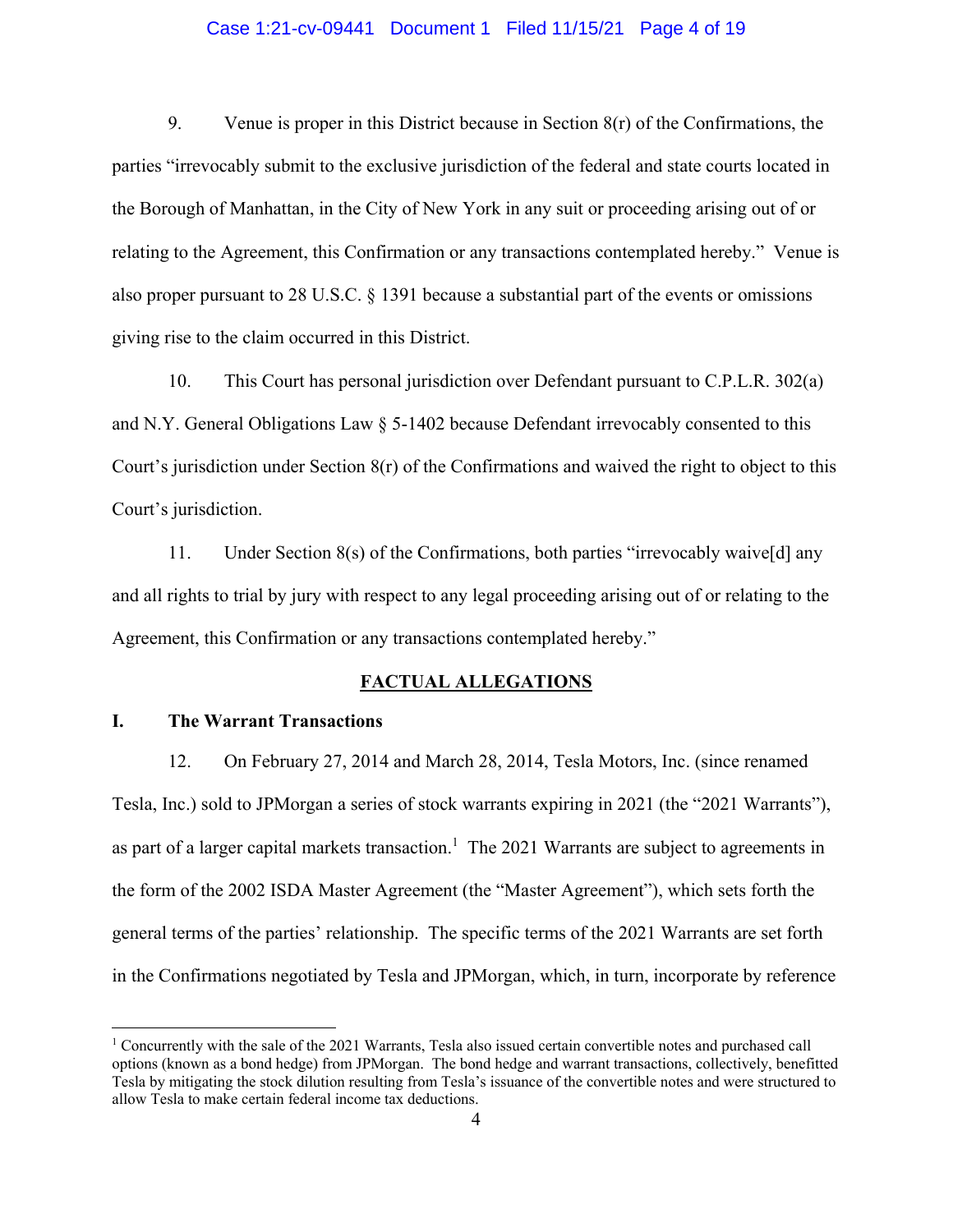#### Case 1:21-cv-09441 Document 1 Filed 11/15/21 Page 5 of 19

the terms of the 2006 ISDA Definitions (the "2006 Definitions") and the 2002 ISDA Equity Derivative Definitions (the "2002 Equity Definitions," and collectively with the Master Agreement, the Confirmations, and the 2006 Definitions, the "Agreements").<sup>2</sup> Under Section 8(r) of the Confirmations, the Agreements are construed in accordance with New York law.

13. Each of the 2021 Warrants was a call option for Tesla's common stock. In exchange for a premium paid up front by JPMorgan to Tesla, the Agreements gave JPMorgan the right to purchase, on the warrant's designated expiration date, one share of Tesla common stock per underlying 2021 Warrant at a specified "strike price." The Confirmations divided the 2021 Warrants into forty individual tranches, each consisting of a specified number of underlying 2021 Warrants with a specified expiration date ("Expiration Date"). The Expiration Dates ranged from June 1, 2021 to July 27, 2021. For any tranche, if the 2021 Warrants expired "in the money," that is to say, if Tesla's stock price on the applicable Expiration Date exceeded the warrants' strike price, Tesla was required to settle on a net share basis by delivering a number of shares of common stock with a value equal to the product of X (the difference between Tesla's stock price and the strike price) and Y (the number of underlying 2021 Warrants comprising such tranche).<sup>3</sup> If the 2021 Warrants expired "out of the money," that is to say, if Tesla's stock price on the applicable Expiration Date was less than the strike price, no amounts would be due by either party.

14. The initial strike price for the 2021 Warrants was \$560.6388 (the "Original Strike Price").

 $\overline{a}$ 

 $2 \text{ In the event of any inconsistency between the 2006 Definitions and the 2002 Equity Definitions, the latter governs.}$ In the event of any inconsistency between the Master Agreement and the Confirmations, the Confirmations govern. *See* Confirmations § 1.

<sup>&</sup>lt;sup>3</sup> Alternatively, Tesla had the option of choosing to settle by paying this amount in cash, which it did not elect.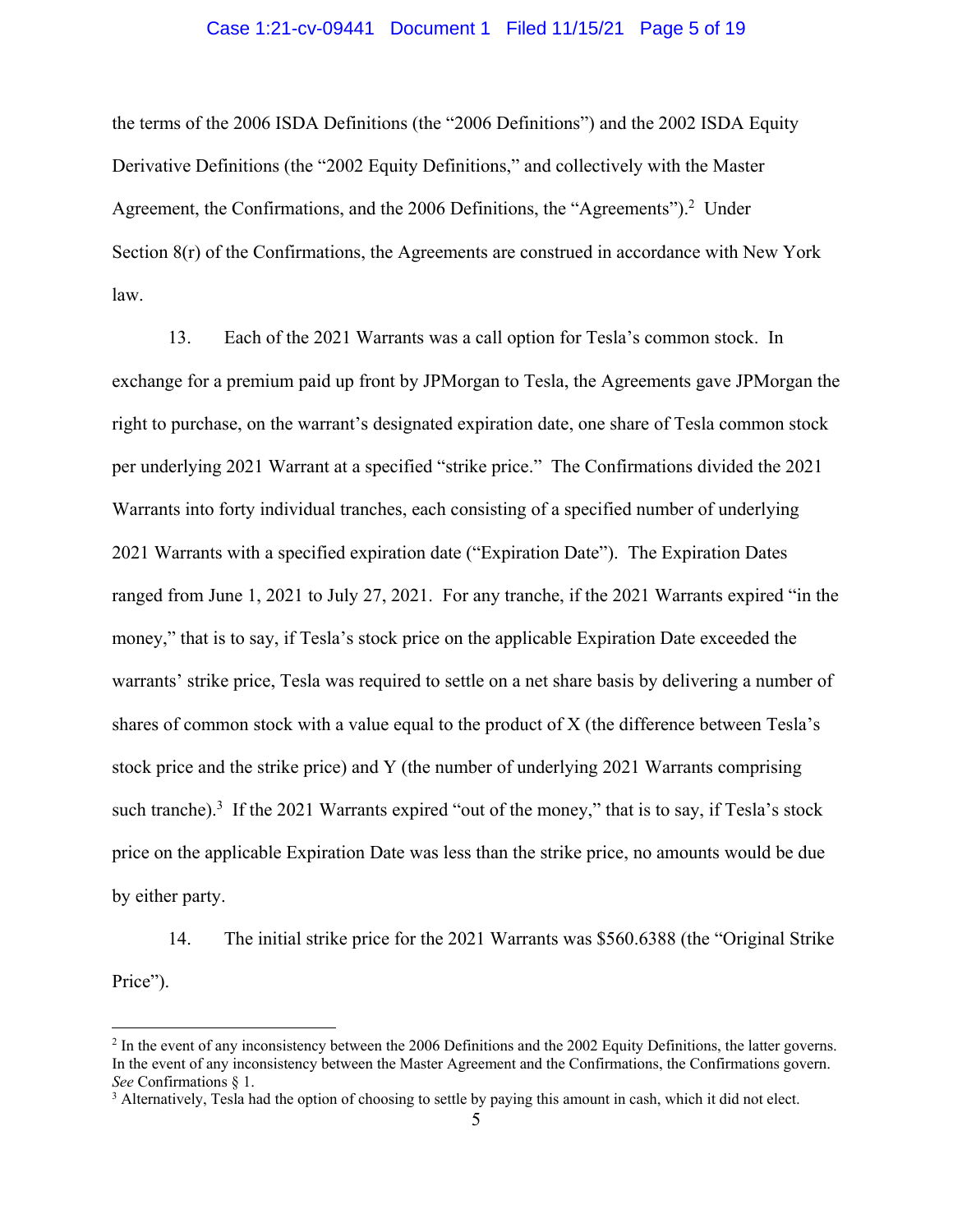## **II. The Agreements Include Announcement Event Protection**

15. Recognizing that announcements of significant corporate transactions involving Tesla could disrupt the markets and significantly impact the value of the 2021 Warrants, the parties agreed to include in the Agreements common provisions protecting the parties from the economic effects of such announcements on the 2021 Warrants.

16. Specifically, Article 12 of the 2002 Equity Definitions establishes certain

protections in the event of Extraordinary Events, including Merger Events and Tender Offers,

and the Confirmations add an "Announcement Event" as an additional Extraordinary Event. An

"Announcement Event" is defined in the Confirmations as:

(i) The public announcement of any Merger Event or Tender Offer or *the announcement by the Issuer of any intention to enter into a Merger Event or Tender Offer*,

(ii) *the public announcement by Issuer of an intention to solicit or enter into, or to explore strategic alternatives or other similar undertaking that may include, a Merger Event or Tender Offer* or

(iii) *any subsequent public announcement of a change to a transaction or intention* that is the subject of an announcement of the type described in clause (i) or (ii) of this sentence (*including*, without limitation, a new announcement relating to such a transaction or intention or *the announcement of a withdrawal from, or the abandonment or discontinuation of, such a transaction or intention*) (in each case, whether such announcement is made by Issuer or a third party);

provided that, for the avoidance of doubt, the occurrence of an Announcement Event with respect to any transaction or intention shall not preclude the occurrence of a later Announcement Event with respect to such transaction or intention.

17. The Confirmations further specified that the "Consequence[] of [an]

Announcement Event[]" is a "Modified Calculation Agent Adjustment as set forth in

Section 12.3(d)" of the 2002 Equity Definitions. That section provides (as modified pursuant to

the Confirmations) that:

on or after the relevant date of the Announcement Event, the Issuer and the Shares will not change, but the Calculation Agent *shall* either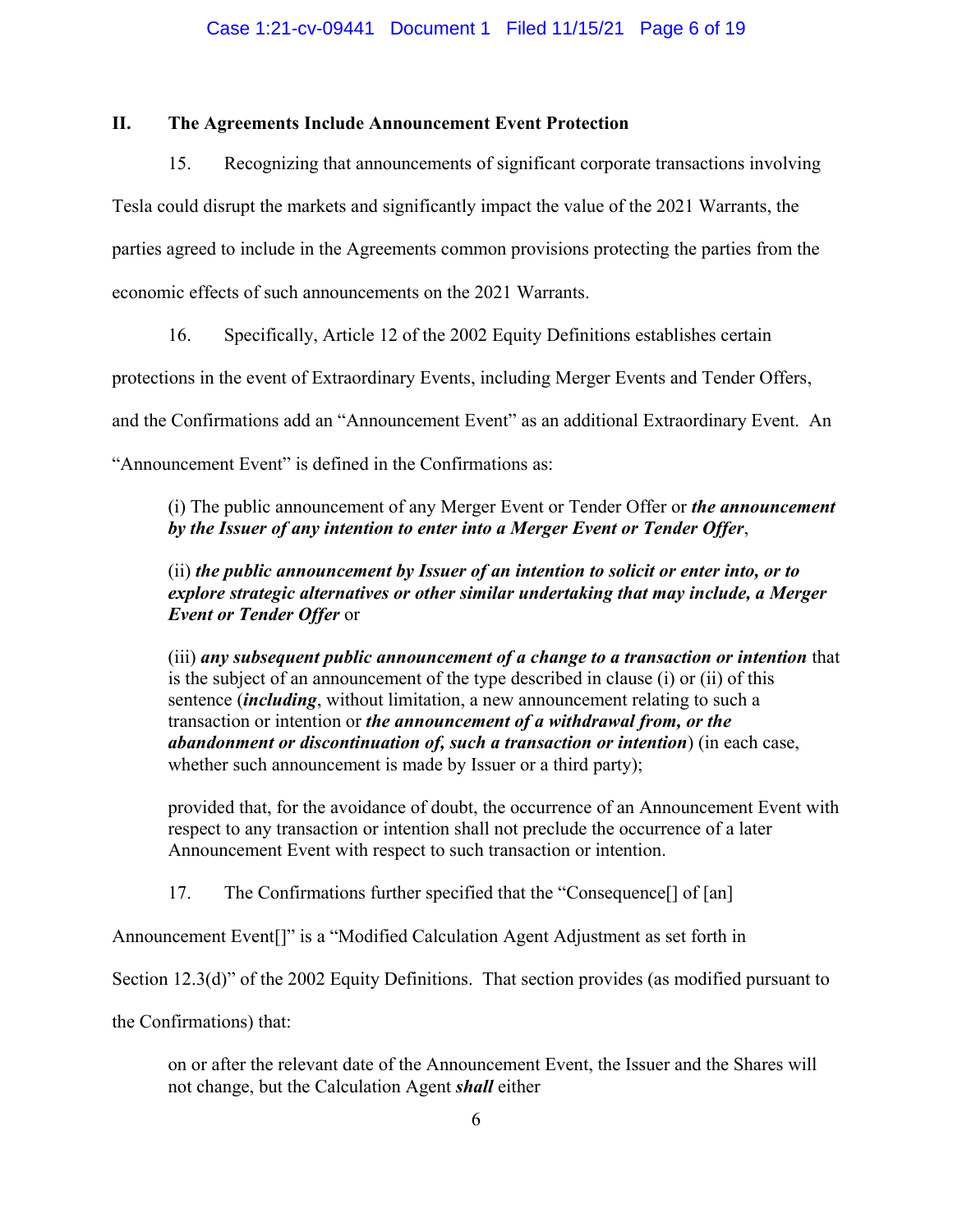(i)(A) *make such adjustment to the exercise, settlement, payment or any other terms of the Transaction* (including, without limitation, the spread) *as the Calculation Agent determines appropriate to account for the economic effect on the Transaction of such Announcement Event* (including adjustments to account for changes in volatility, expected dividends, stock loan rate or liquidity relevant to the Shares or to the Transaction), which may, but need not, be determined by reference to the adjustment(s) made in respect of such Announcement Event by an options exchange to options on the relevant Shares traded on such options exchange *and (B) determine the effective date of that adjustment*, or

(ii) if the Calculation Agent determines that no adjustment that it could make under (i) will produce a commercially reasonable result, notify the parties that the relevant consequence shall be the termination of the Transaction, in which case "Cancellation and Payment" will be deemed to apply and any payment to be made by one party to the other shall be calculated in accordance with Section 12.7, and in respect of an Option Transaction, the Calculation Agent shall determine the amount of such payment as if "Calculation Agent Determination" applied to the Option Transaction.

18. The parties designated JPMorgan as the Calculation Agent in Section 3 of the

Confirmations.

## **III. Tesla Announces Its Consideration of a Going-Private Transaction**

19. On August 7, 2018, during trading hours and without any prior warning, Tesla's

Chief Executive Officer Elon Musk tweeted, *"Am considering taking Tesla private at \$420.* 

# *Funding secured."*

20. At the time, Mr. Musk was not only Tesla's CEO, but also the chair of its board of

directors and its largest shareholder. In a Form 8-K filed on November 5, 2013, Tesla had identified Mr. Musk's personal Twitter account as a source of material public information about the company and encouraged investors to review that account. Because the tweet violated Nasdaq rules requiring at least 10 minutes' advance notice before a listed corporation publicly disclosed a going-private transaction, Nasdaq temporarily halted trading in Tesla's stock following Mr. Musk's tweet, evidencing that the exchange considered the tweet to constitute an announcement by the company itself.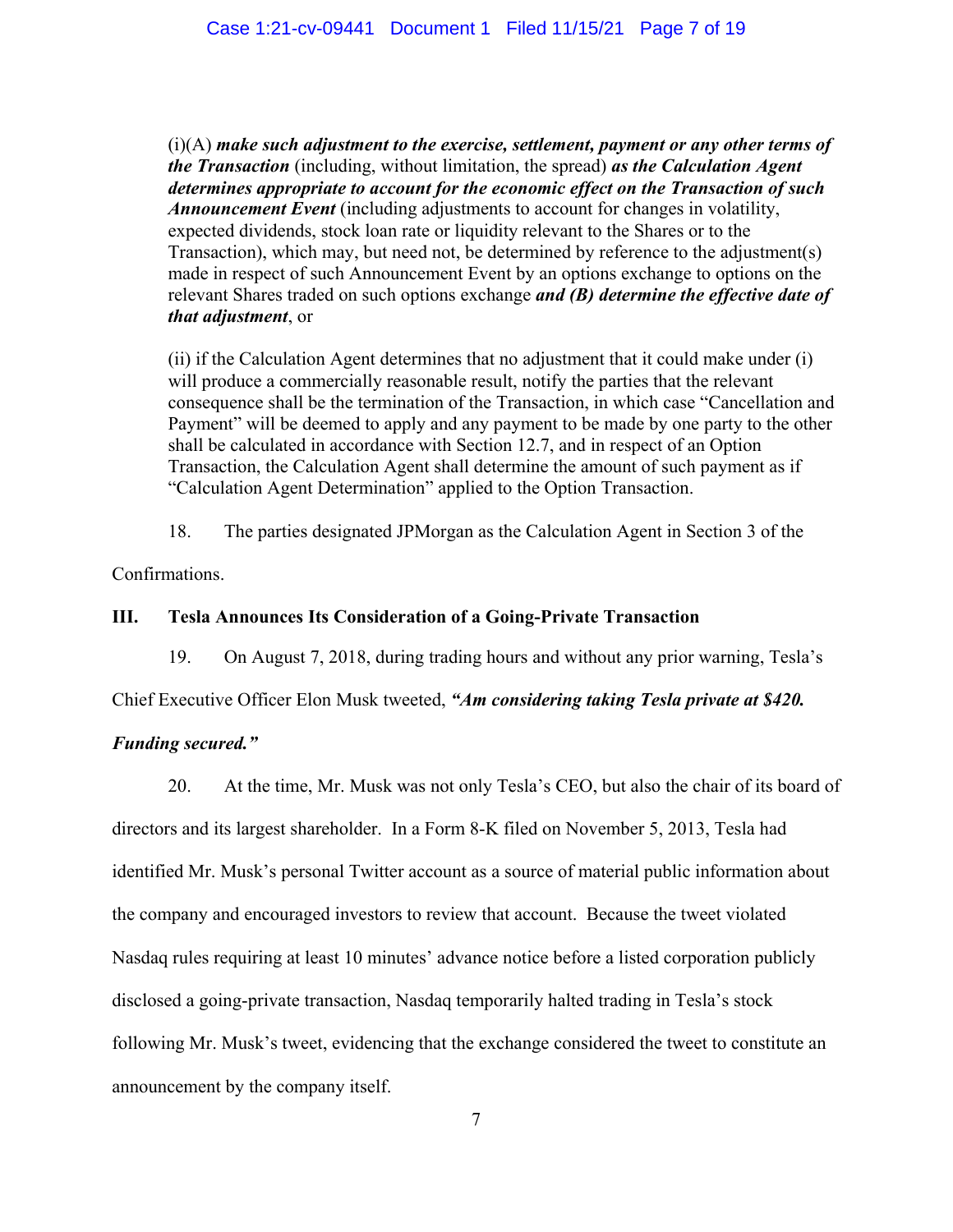#### Case 1:21-cv-09441 Document 1 Filed 11/15/21 Page 8 of 19

21. After Mr. Musk's tweet, Tesla's Chief Financial Officer, its head of

communications, and its General Counsel drafted an email—attributed to Mr. Musk—detailing the going-private plan. The email was sent to Tesla employees and published the same day on both Mr. Musk's Twitter account and Tesla's blog (which Tesla had also designated as a source of material public information about the company). In the email, and in a series of tweets responding to his Twitter followers, Mr. Musk elaborated on his plans to take Tesla private. He concluded in a tweet that "Investor support is confirmed. *Only reason why this is not certain is* 

## *that it's contingent on a shareholder vote*."

22. That same day, in response to various inquiries from research analysts, Tesla's head of investor relations confirmed that Mr. Musk's tweet signified a "*firm offer*" to take Tesla private that was "*as firm as it gets.*" Specifically, she wrote in response to press inquiries about the tweet:

- "I can only say that the first Tweet clearly stated that 'financing is secured.' *Yes, there is a firm offer.*"
- "[A]part from what has been tweeted and what was written in a blog post, we can't add anything else. *I only wanted to stress that Elon's first tweet, which mentioned 'financing secured' is correct.*"
- "The very first tweet simply mentioned 'Funding secured' *which means there is a firm offer*. Elon did not disclose details of who the buyer is . . . . I actually don't know [whether there is a commitment letter or a verbal agreement], but I would assume that *given we went full-on public with this, the offer is as firm as it gets*."
- 23. The next day, on August 8, Tesla's board of directors issued a press release

confirming that, even prior to the tweet, it had already begun exploring a plan to go private: "Last week, Elon [Musk] opened a discussion with the board about taking the company private. This included discussion as to how being private could better serve Tesla's long-term interests,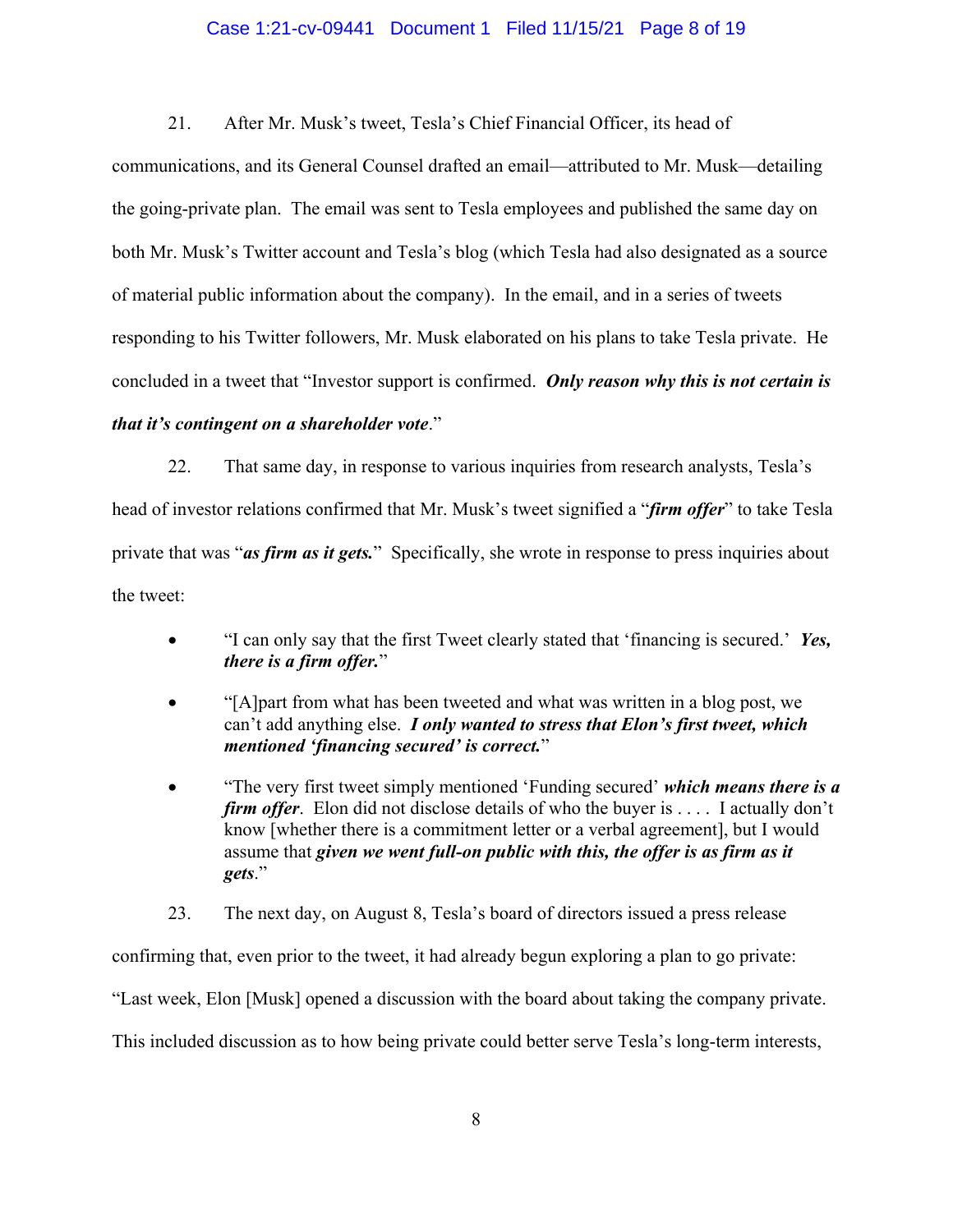#### Case 1:21-cv-09441 Document 1 Filed 11/15/21 Page 9 of 19

and also addressed the funding for this to occur. The board has met several times over the last week and is taking the appropriate next steps to evaluate this."

24. In the days following Mr. Musk's tweets, the Tesla blog post, and the statement from Tesla's board, Tesla and Mr. Musk, on its behalf, continued to make statements that confirmed they were seriously exploring a going-private transaction. For example, on August 13, Mr. Musk tweeted, "I'm excited to work with Silver Lake and Goldman Sachs as financial advisors, plus Wachtell, Lipton, Rosen & Katz and Munger, Tolles & Olson as legal advisors, on the proposal to take Tesla private." And on August 14, the Tesla board issued a press release announcing the creation of a special committee to evaluate a going-private transaction.

#### **IV. JPMorgan Makes the First Adjustment**

 $\overline{a}$ 

25. Tesla's August 7 announcement regarding the proposed going-private transaction caused an 11% spike in Tesla's stock price based on market expectations of a tender offer or buyout at \$420 per share. Conversely, that expectation caused the implied volatility of Tesla's stock on August 7 to drop 16.69 points, a reduction of *36%* from the previous day's value, thereby materially reducing the fair value of the 2021 Warrants.<sup>4</sup>

26. Tesla's announced intention to pursue a going-private transaction constituted an Announcement Event under the Agreements; it was either "the announcement by the Issuer of *any intention to enter into a Merger Event or Tender Offer*," or at the very least, certainly "the

<sup>&</sup>lt;sup>4</sup> Implied volatility is the expected volatility of a stock (in this case, Tesla's common stock) over the life of the relevant stock option (in this case, the call options represented by the 2021 Warrants). It is a critical input to the Black-Scholes models typically used to value options like the 2021 Warrants. The other four inputs to the Black-Scholes models are the price of the underlying asset (in this case, Tesla's stock), the strike price of the option, the time until expiration of the option, and the risk-free interest rate. All other things being equal, the higher the implied volatility, the higher the value of an option to the option-holder. For example, the 16.69 point drop in the value of the implied volatility following Tesla's announcement, a reduction of 36%, would have caused the 2021 Warrants' then-fair market value at the time of the announcement to drop approximately \$80.9 million, without any corresponding change in the strike price and based on Tesla's then-current stock price.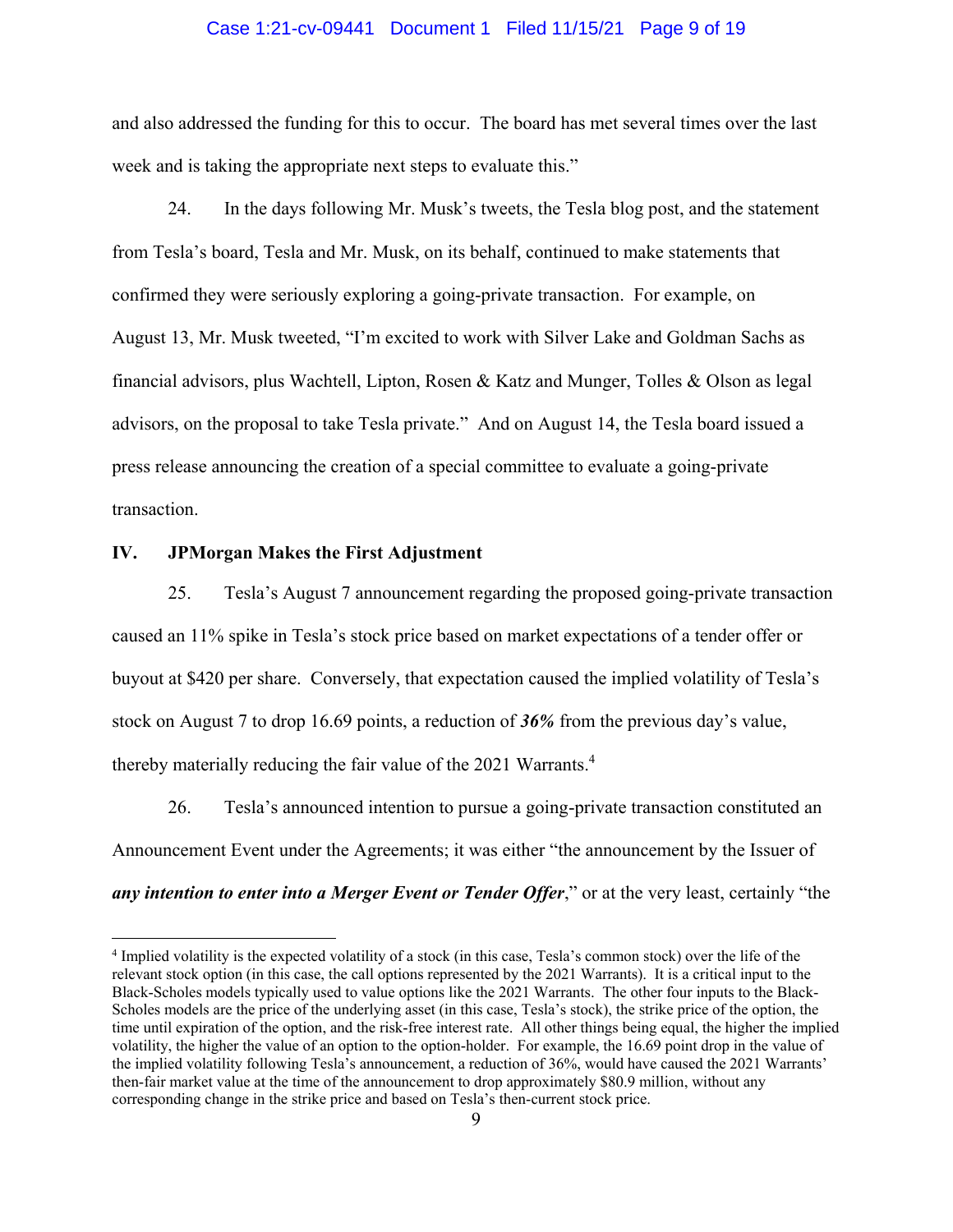#### Case 1:21-cv-09441 Document 1 Filed 11/15/21 Page 10 of 19

public announcement by Issuer of *an intention* to solicit or enter into, or *to explore strategic alternatives or other similar undertaking that may include, a Merger Event or Tender Offer*." As a result, JPMorgan, as Calculation Agent, was obligated under the terms of the Agreements to adjust the terms of the 2021 Warrants to account for the economic effect of Tesla's announcement.

27. As Calculation Agent, JPMorgan was granted broad and sole discretion in making any determination it was called upon to make under the Agreements—including the determinations of both the economic effect of Tesla's announcement with respect to its goingprivate plans and the appropriate adjustment to account for that effect—subject only to the requirement that its determinations "be made in good faith and in a commercially reasonable manner."

28. Following its standard practice, JPMorgan determined the economic effect of Tesla's announcement by looking to the resulting change in the average implied volatility of publicly listed options on Tesla's common stock with a maturity and strike price similar to the 2021 Warrants. Rather than use the 36% day-on-day change in Tesla's implied volatility from August 6 to August 7, JPMorgan's approach looked to the *average* implied volatility over a period of time to limit the impact of statistical anomalies, and thereby avoid penalizing Tesla for what may have been an outsized day-on-day change in implied volatility. In this case, JPMorgan looked at the *average* implied volatility prior to the announcement (from June 25 through August 6) and compared it to the *average* implied volatility after the announcement (from August 7 through August 15). Based on these calculations, JPMorgan concluded that the average implied volatility dropped by 12.41 points, a reduction of 26.4%.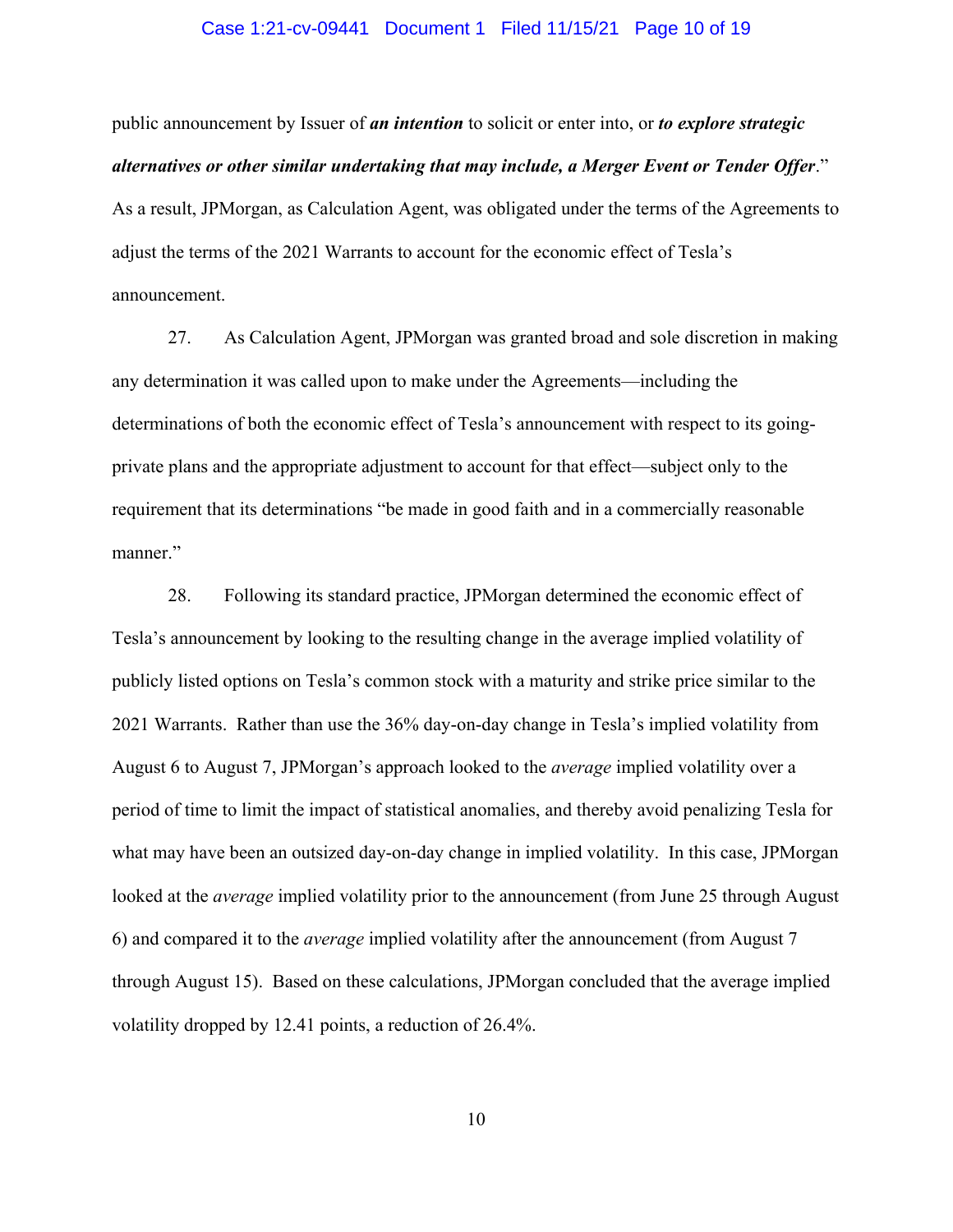#### Case 1:21-cv-09441 Document 1 Filed 11/15/21 Page 11 of 19

29. Next, consistent with its standard practice, JPMorgan determined that the appropriate adjustment to account for this economic effect would be a change to the strike price of the 2021 Warrants that preserved their fair value in light of this reduction in average implied volatility, keeping all other pricing inputs constant. Following a methodology that takes into account the differences between the bespoke 2021 Warrants and the listed Tesla options for which implied volatility data is publicly available—a methodology that, like the use of an average implied volatility, would tend to result in adjustments more favorable to Tesla— JPMorgan determined that the strike price had to be reduced from \$560.6388 to \$424.66 (the "First Adjustment") to maintain the same fair value for the 2021 Warrants as they had before the Announcement Event. JPMorgan made the First Adjustment effective August 15 and modified its hedge positions the same day.

30. Although the Confirmations do not specifically require JPMorgan to provide notice of such an adjustment, JPMorgan notified Tesla of the First Adjustment by letter on August 17, 2018. Shortly after the notice, Tesla contacted JPMorgan to inquire about the First Adjustment. The parties scheduled a call to discuss the adjustment for Friday, August 24, but at the last minute and without explanation, Tesla postponed that call.

# **V. Tesla Suddenly Abandons Its Going-Private Plans and JPMorgan Makes the Second Adjustment**

31. After the close of trading on August 24, Tesla published a blog post, attributed to Mr. Musk, announcing that Tesla was abandoning the going-private proposal. JPMorgan treated Tesla's August 24 announcement as it was contractually required to—as a new Announcement Event requiring JPMorgan, in its capacity as Calculation Agent, to adjust the strike price for the 2021 Warrants to account for the economic effect of this second announcement.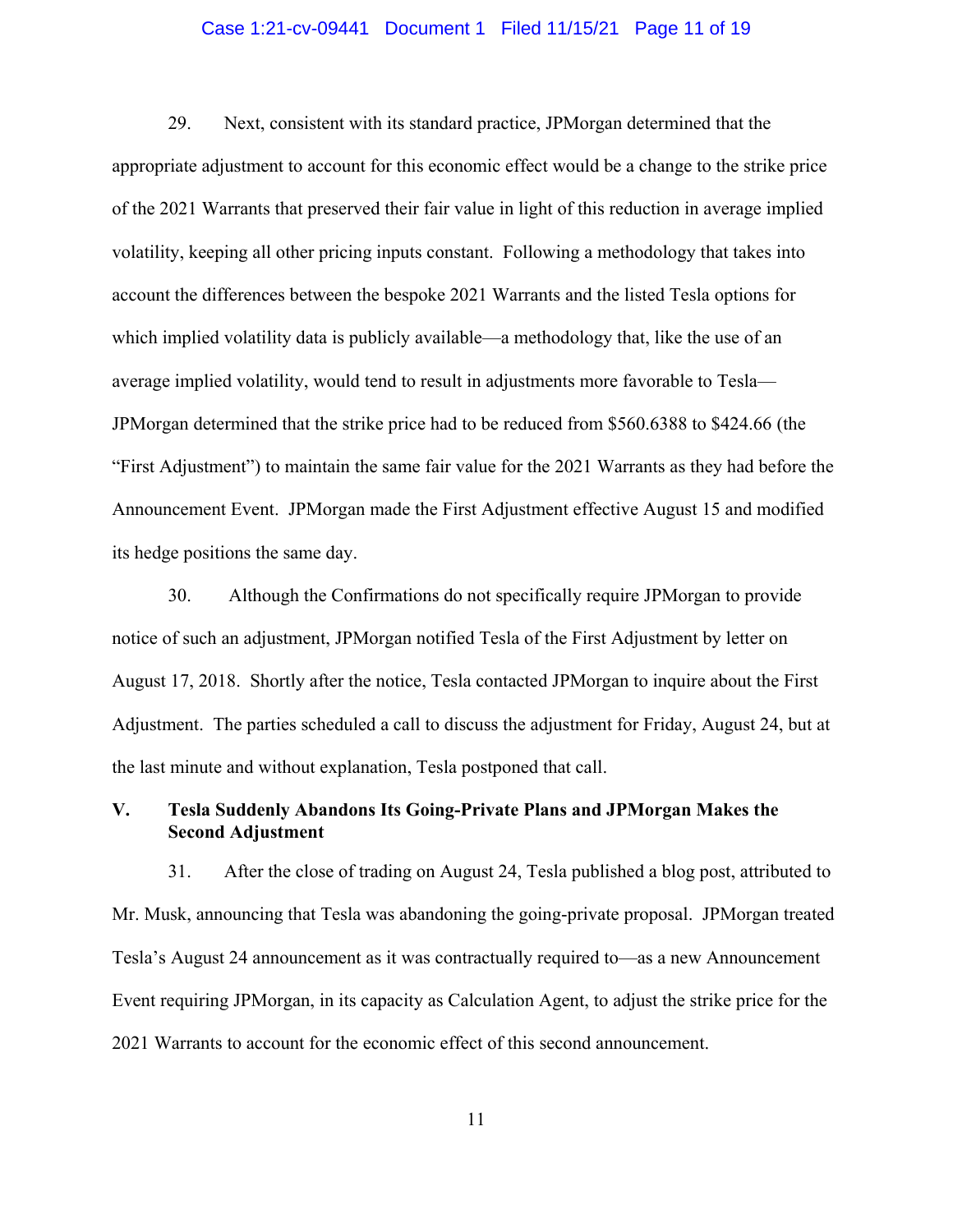#### Case 1:21-cv-09441 Document 1 Filed 11/15/21 Page 12 of 19

32. Tesla's August 24 announcement was itself also an Announcement Event because it was a "*subsequent public announcement of a change to a transaction or intention* that is the subject of an announcement of the type described in clause (i) or (ii) of this sentence (including, without limitation, a new announcement relating to such a transaction or intention or *the announcement of a withdrawal from, or the abandonment or discontinuation of, such a transaction or intention*)." The definition of Announcement Event is clear that "the occurrence of an Announcement Event with respect to any transaction or intention *shall not preclude the occurrence of a later Announcement Event with respect to such transaction or intention*." Accordingly, although Tesla made two announcements concerning the same going-private transaction relatively close in time to each other, they were, under the clear language of the Confirmation, two distinct Announcement Events requiring two distinct and independent adjustments.

33. Because JPMorgan, as Calculation Agent, was obligated to adjust the terms "to account for the economic effect on the Transaction *of such Announcement Event*," 2002 Equity Definitions  $\S 12.3(d)$ ; Confirmation  $\S 2$  at 9, JPMorgan had to determine the actual economic effect of Tesla's second announcement. JPMorgan thus employed the same methodology as it had for its First Adjustment, comparing the average implied volatility before the second announcement (from August 16, the first day after the effective date of the First Adjustment, through Friday, August 24) to the average implied volatility after that announcement (from Monday, August 27 through August 29).

34. Based on these calculations, JPMorgan concluded that the average implied volatility increased by 5.74 points, or 14.3%, as a result of the August 24 announcement, and determined that increasing the strike price to \$484.35 was the appropriate adjustment to maintain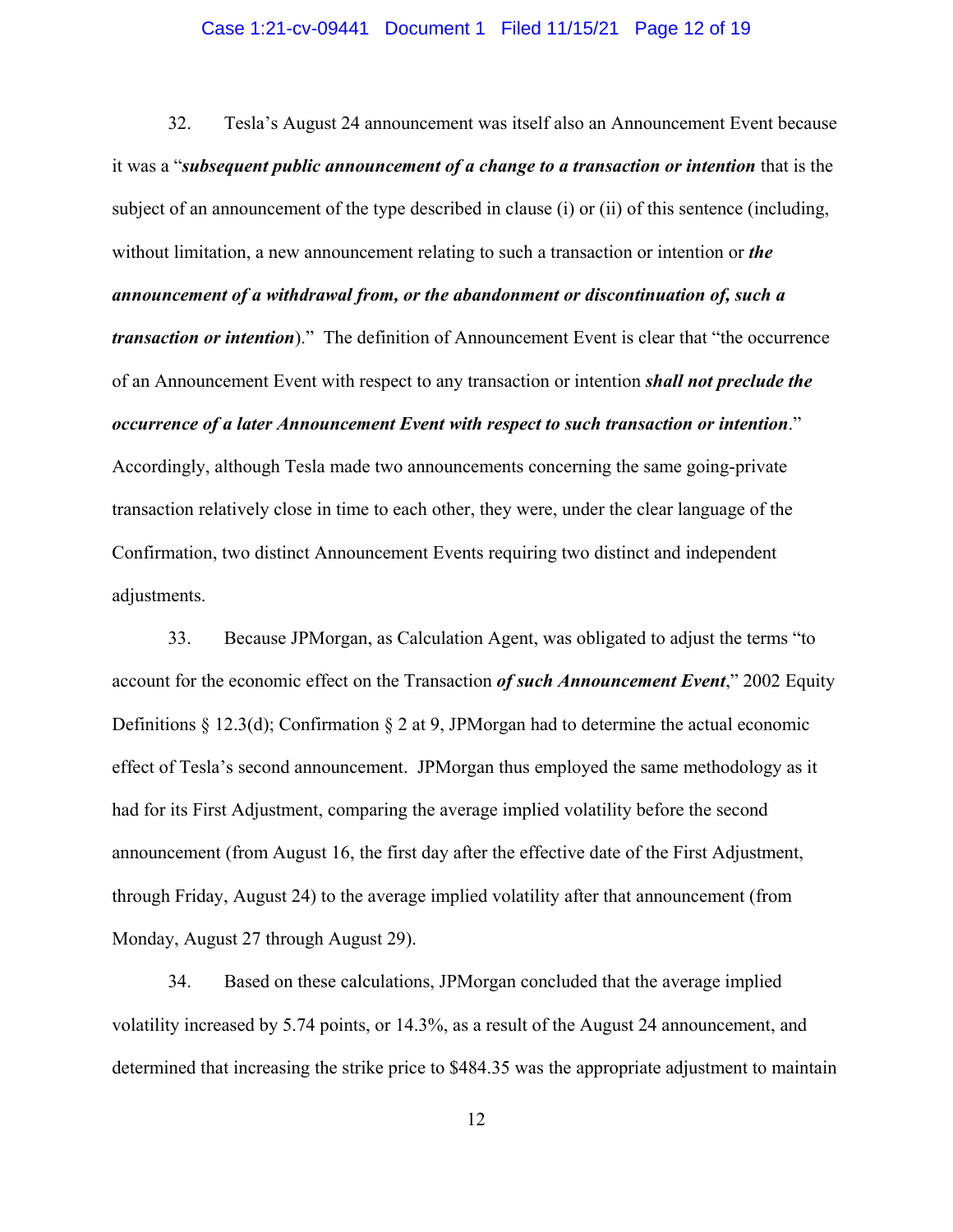#### Case 1:21-cv-09441 Document 1 Filed 11/15/21 Page 13 of 19

the same pre-announcement fair value for the 2021 Warrants (the "Second Adjustment" and, together with the First Adjustment, the "Adjustments"). JPMorgan made the Second Adjustment effective August 29 and modified its hedge positions the same day.

35. After receiving notice from JPMorgan of the Second Adjustment on August 29, Tesla protested that no adjustment should be necessary at all because it had so quickly abandoned its going-private plans. Consistent with its obligations under the Agreements, JPMorgan shared a written explanation describing its calculations, including supporting market data and quotations, and held several conference calls with Tesla to explain its calculations. Tesla did not provide any specific objection to JPMorgan's explanations on these calls, and following these calls, Tesla did not communicate further with JPMorgan regarding the Adjustments for six months. Accordingly, JPMorgan continued to hedge the Warrants based on the adjusted strike price.

36. In the meantime, it was revealed that there had never been a serious going-private proposal and that Tesla's original August 7 announcement was knowingly false. On September 27 and 29, 2018, the Securities and Exchange Commission ("SEC") filed civil complaints against Mr. Musk and Tesla, respectively, alleging that Mr. Musk's August 7 tweets had been fraudulent and that Tesla did not have adequate controls and procedures in place to ensure the information published on Mr. Musk's Twitter account was accurate and complete. According to the SEC's complaint against Mr. Musk, which was based on its investigation of Tesla and interviews with Mr. Musk, there was no agreement, either formal or informal, about the terms of any going-private offer or the price of such a transaction prior to Mr. Musk's August 7 Tweet, and funding was far from secured. Mr. Musk had merely discussed the possibility of taking Tesla private with a Saudi investment fund on July 31, but they had never discussed even the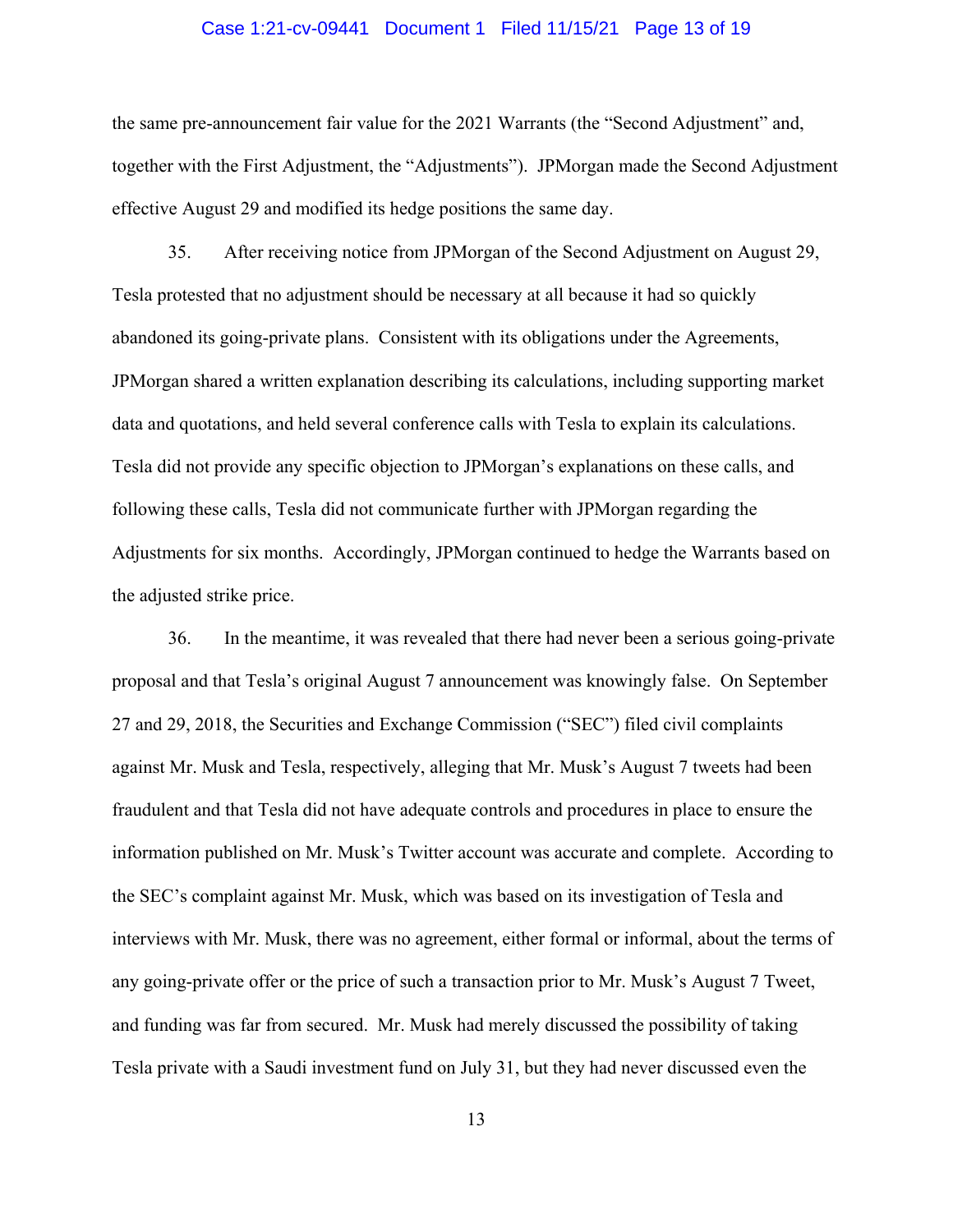#### Case 1:21-cv-09441 Document 1 Filed 11/15/21 Page 14 of 19

most fundamental terms of such a proposal. Mr. Musk had unilaterally settled on the \$420 price without discussing it with any sources of funding or any relevant stakeholders. Mr. Musk had also informed the Tesla board of directors by phone on August 3 of the Saudi fund's expression of interest in taking Tesla private, and the board identified several difficulties with such a transaction. Mr. Musk admitted to the SEC that, prior to his August 7 tweet, he believed there was "a lot of uncertainty" and only a 50% chance the going-private transaction would occur. Nevertheless, according to the SEC, Musk had a motive to falsely tweet about the going-private transaction because artificially driving up Tesla's stock price would harm those shorting Tesla stock.

37. Tellingly, Tesla and Mr. Musk swiftly settled with the SEC on the same day it filed its complaint against Tesla. Tesla and Mr. Musk agreed that *each* would pay a \$20 million fine, Mr. Musk would be removed as chair of Tesla's board of directors for three years, and Tesla would establish new controls and procedures to oversee Mr. Musk's communications. By November 2018, nine private securities fraud class action lawsuits also had been filed against Tesla and Mr. Musk, premised largely on the SEC's allegations. The Northern District of California eventually denied Tesla's motion to dismiss those consolidated securities class actions, concluding in relevant part that "Plaintiff has adequately pled that Mr. Musk made false or materially misleading statements in the scope of his role as CEO of Tesla, with knowledge of the inaccuracies of his statements—or was, at minimum, deliberately reckless when making such public disclosures," and that these statements and Mr. Musk's scienter were attributable to Tesla.

38. Despite these serious allegations of fraud, Tesla sent a letter to JPMorgan about the 2021 Warrants on February 13, 2019 arguing that the Adjustments made by JPMorgan pursuant to the terms of the Warrants were "unreasonably swift and represented an opportunistic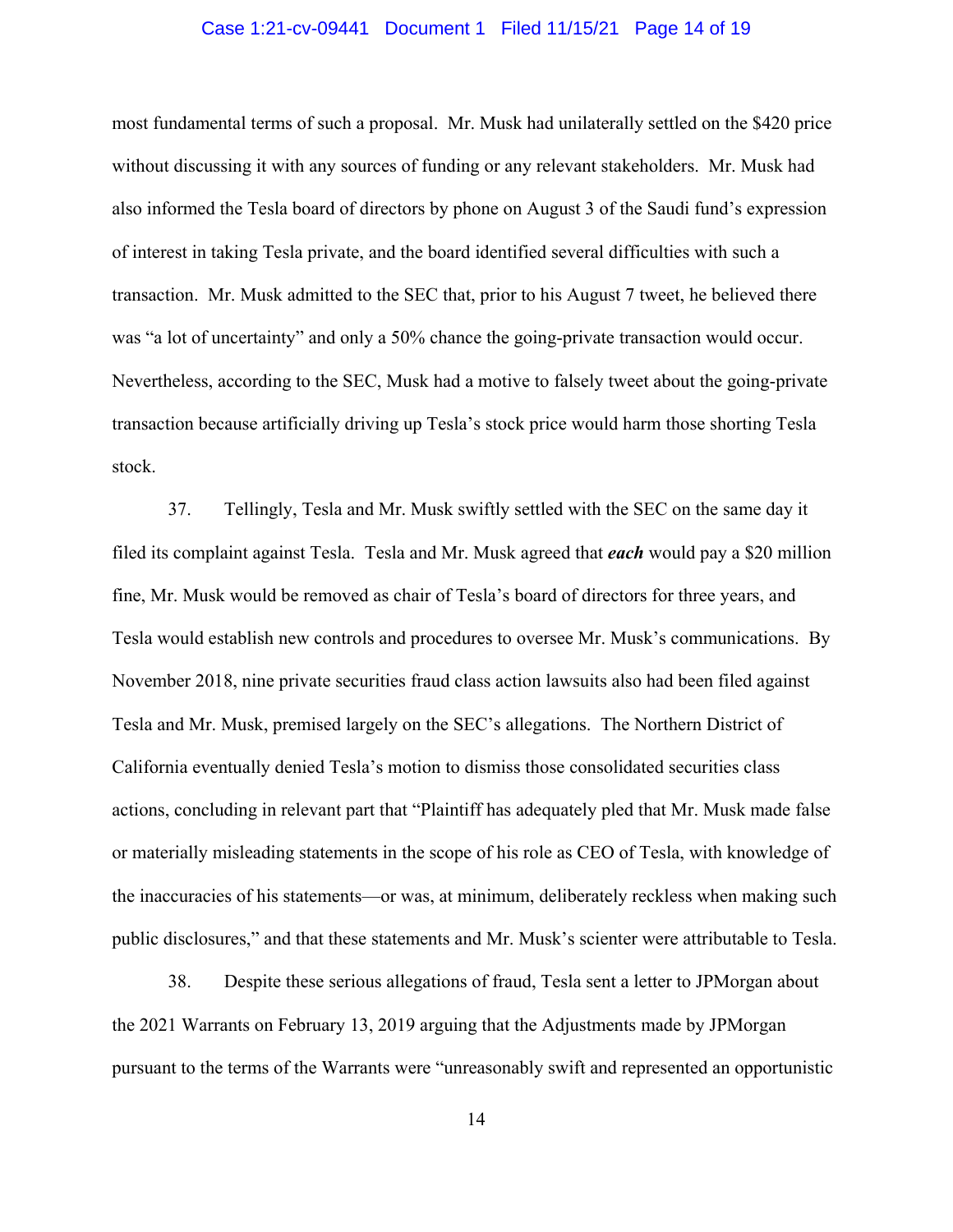#### Case 1:21-cv-09441 Document 1 Filed 11/15/21 Page 15 of 19

attempt to take advantage of changes in volatility in Tesla's stock." Tesla's letter, however, did not dispute that Announcement Events had occurred, did not challenge any of the specific calculations or supporting materials JPMorgan had provided six months earlier, and did not offer any support for its assertion that JPMorgan's methodology was unreasonable.

39. Contrary to Tesla's accusation that JPMorgan's adjustment was "unreasonably swift," the Agreements call for an adjustment either "*on or after* the relevant date of such Announcement Event." 2002 Equity Definitions  $\S 12.3(d)$ ; Confirmation at 9. Thus, the Agreements would have permitted an adjustment immediately on August 7—which, as noted above, would have resulted in an even greater reduction of the strike price—but JPMorgan instead waited more than a week, allowing time for the market to absorb Tesla's announcement and for JPMorgan to gather a robust data set to calculate the economic effect of the announcement. JPMorgan was not required to wait any longer, and it obviously had no clue that Tesla's announcement was based on a lie or that those announced plans would be abandoned mere days after the announced hiring of multiple significant financial and legal advisors.<sup>5</sup>

40. Accordingly, JPMorgan sent Tesla a response rejecting all of its allegations with regard to the Adjustments. Tesla never bothered to respond to JPMorgan's letter, and in fact, did not raise any further objection to the Adjustments for two years. Indeed, Tesla had no response even when JPMorgan provided Tesla with notice of a third adjustment on August 28, 2020,

 $\overline{a}$ 

<sup>5</sup> Tesla also claimed that none of its three other warrant dealers had made similar adjustments. But Tesla has never substantiated that claim. Moreover, even if it were true, it has no bearing on whether JPMorgan acted in good faith, or whether its methods for calculating the adjustment were commercially reasonable. Tesla's other warrant dealers generally held fewer warrants, and thus had less exposure, than JPMorgan. In addition, according to Tesla's August 24 blog post, two of Tesla's other warrant dealers were advising Mr. Musk on his going-private proposal. The third dealer may have been under consideration to serve as financial advisor to the special committee of Tesla's board, but even if it was not involved in the going-private transaction, that dealer was working on a major financial transaction with Tesla that closed on or about August 21, 2018, just days before the going-private transaction was publicly abandoned. Thus, each of the other dealers may have been privy to non-public information about the going-private transaction, or otherwise may have declined to adjust their warrants for business reasons having nothing to do with the contractual terms or the reasonableness of JPMorgan's adjustments.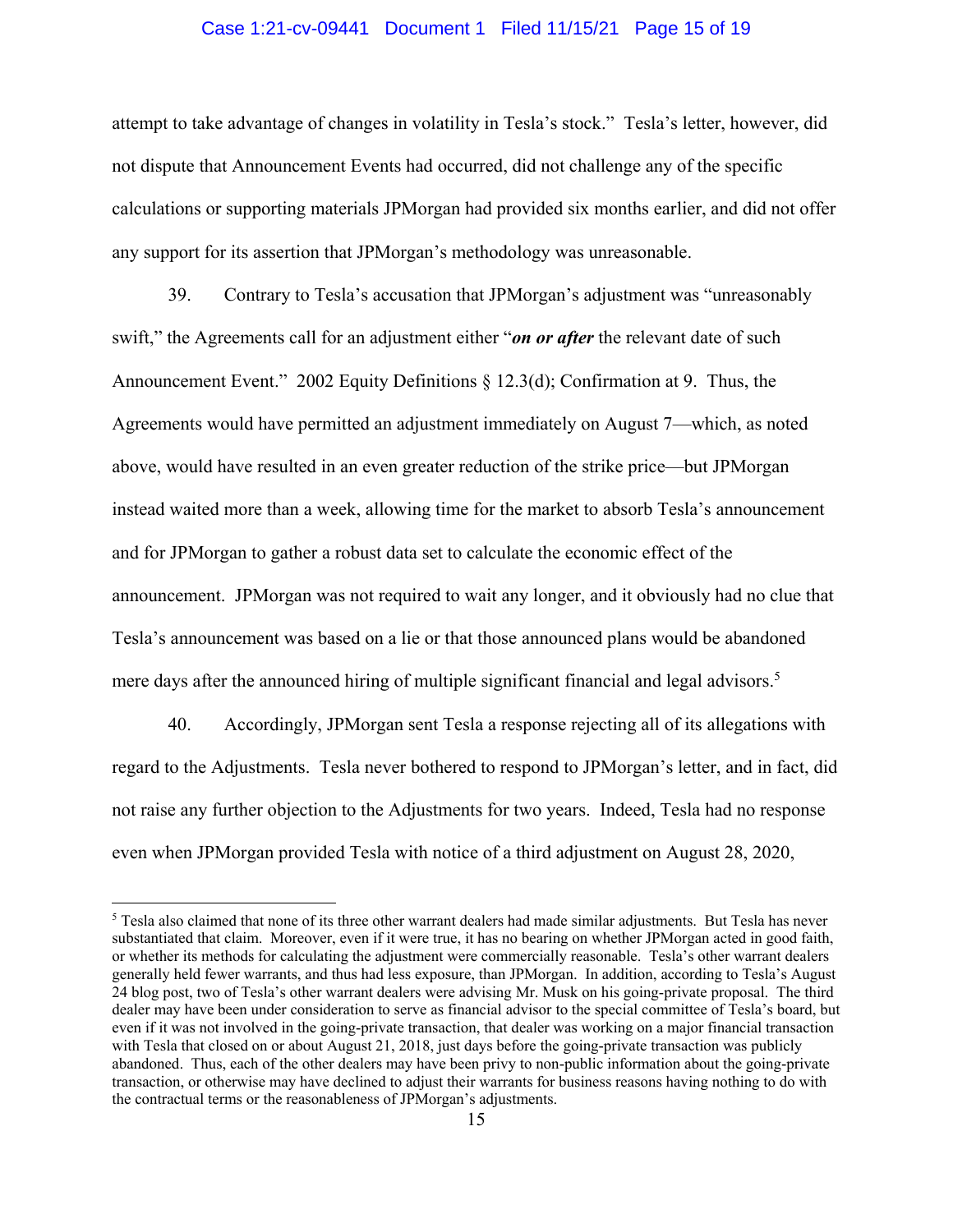#### Case 1:21-cv-09441 Document 1 Filed 11/15/21 Page 16 of 19

which further reduced the strike price from \$484.35 to \$96.87 (the "Adjusted Strike Price") to account for the economic effect of Tesla's 5-to-1 stock split on August 31, 2020. Accordingly, JPMorgan continued to hedge based on the newly adjusted strike price until maturity.

### **VI. Tesla Fails to Settle in Full**

 $\overline{a}$ 

41. By June 1, 2021, Tesla's stock price had soared to \$623.90 per share (equivalent to \$3,119.50 per share before the stock split), resulting in the 2021 Warrants being "in the money" by a substantial amount.<sup>6</sup> When JPMorgan contacted Tesla to coordinate the logistics for settling the 2021 Warrants, Tesla renewed its objections to the Adjustments, but the parties agreed that Tesla should at least settle the undisputed number of shares. JPMorgan warned Tesla, however, that failure to settle at the Adjusted Strike Price would, if not cured after notice, constitute an Event of Default.

42. Under Section 5(a)(i) of the Master Agreement, the "[f]ailure by [a] party to make, when due, any payment under this Agreement or delivery . . . required to be made by it" constitutes an Event of Default if the failure is not remedied within one business day after "notice of such failure is given to the party." Under Section 6(a), if an Event of Default occurs with respect to a party and is continuing, the Non-Defaulting Party may elect to designate an Early Termination Date at any time and terminate all remaining transactions.

43. The 2021 Warrants settled in tranches on each of the forty trading days between June 3 and July 29. For each tranche, Tesla settled only the undisputed portion of the 2021 Warrants, but refused to settle in full. In total, Tesla failed to deliver 228,775 shares of its common stock, leaving JPMorgan with an open hedge position equal to that shortfall.

<sup>&</sup>lt;sup>6</sup> JPMorgan fulfilled its own contractual obligations under the related bond hedge in March 2021 by delivering to Tesla net shares of Tesla stock exceeding the total amount that Tesla owed to JPMorgan under the 2021 Warrants even at the Adjusted Strike Price. JPMorgan made that delivery under the bond hedge with the expectation that Tesla would fulfill its contractual obligations upon expiration of the 2021 Warrants in June and July 2021.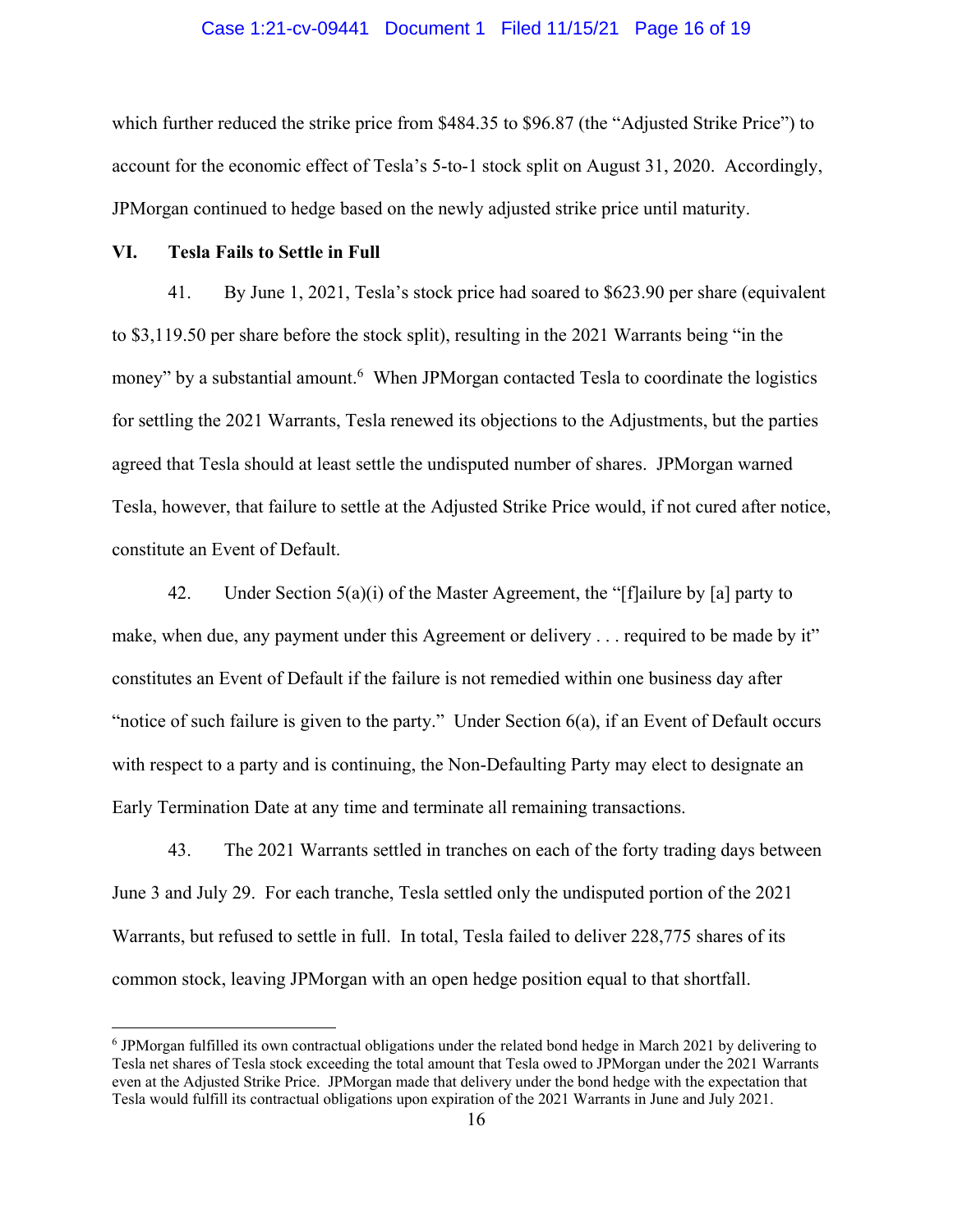#### Case 1:21-cv-09441 Document 1 Filed 11/15/21 Page 17 of 19

44. JPMorgan provided Tesla with regular and timely notice that each deficient settlement delivery would, if not cured within one business day, constitute an Event of Default. Tesla failed to cure any of these deficient deliveries in response to JPMorgan's notices.

45. Following the conclusion of the Settlement Period, when it became clear that Tesla had no intention of curing any of the 40 deficient deliveries, on July 30, 2021, JPMorgan provided notice that multiple Events of Default had occurred and were continuing, and that JPMorgan was exercising its rights under the Master Agreement to declare an Early Termination Date for the 2021 Warrants and specified August 2, 2021 as the Early Termination Date.

46. After designating the Early Termination Date, JPMorgan calculated the "Early Termination Amount" due in respect of the 2021 Warrant transactions. Under Section 6(e)(1) of the Master Agreement, the Early Termination Amount is determined by the Non-Defaulting Party as the sum of any "Close-Out Amount" (an amount reflecting any losses incurred as a result of the termination, including on related hedges, future expected payments not yet due, or the replacement value of the terminated contract) and the fair market value of any "Unpaid Amounts" due prior to the Early Termination Date. JPMorgan calculated the Early Termination Amount as \$162,216,628.81, because Tesla had failed to deliver an aggregate of 228,775 shares due prior to the Early Termination Date, and JPMorgan had paid an average of \$709.07 per share to acquire replacement shares on the open market to close out its corresponding short hedge position. Accordingly, on August 4, 2021, JPMorgan provided a further notice that Tesla owed JPMorgan an Early Termination Amount of \$162,216,628.81, which was due on August 5, 2021.

47. Tesla failed to pay the Early Termination Amount on August 5 or at any time thereafter. Instead, weeks later, on August 26, 2021, Tesla belatedly sent a letter rejecting JPMorgan's designation of an Event of Default and an Early Termination Date.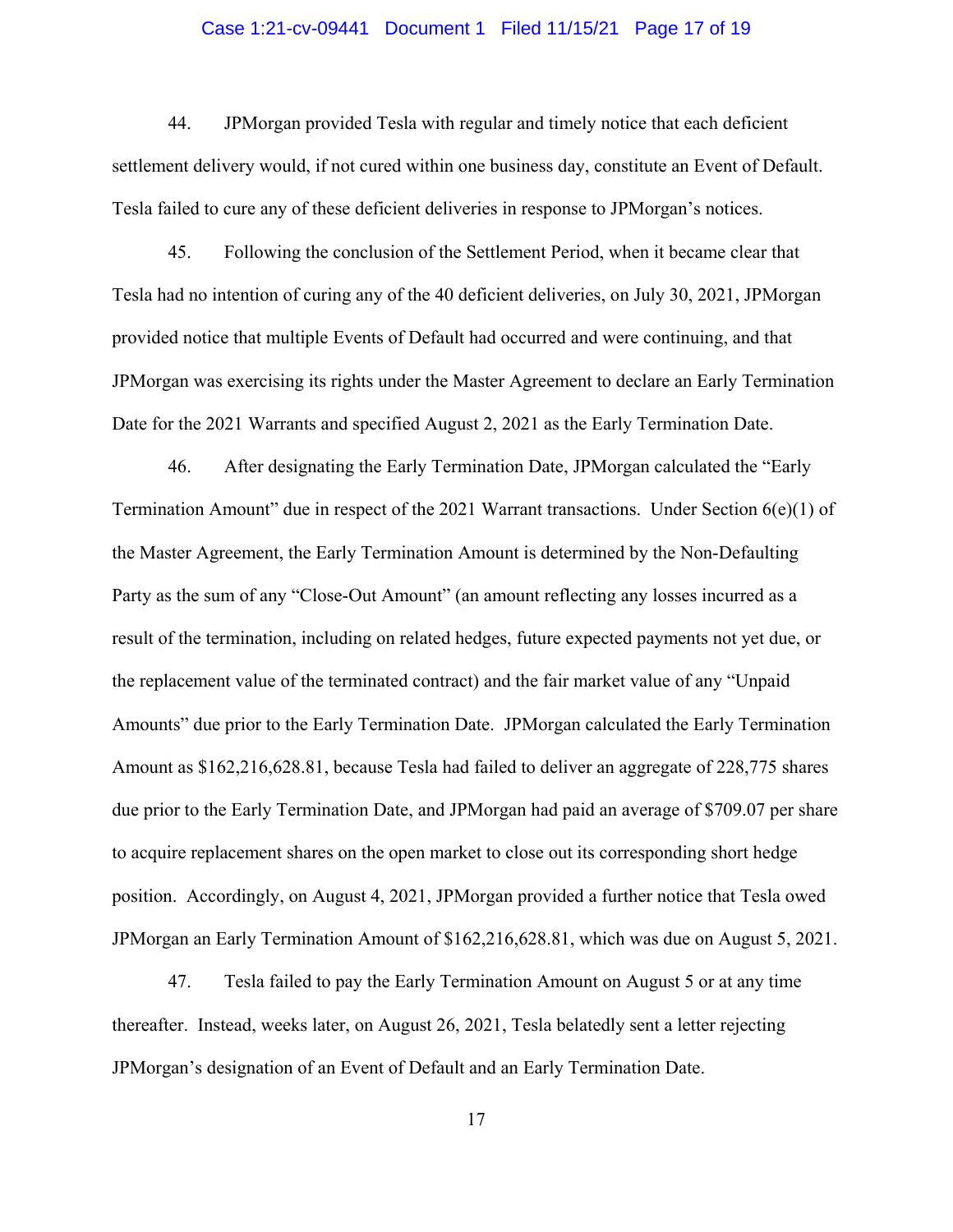#### Case 1:21-cv-09441 Document 1 Filed 11/15/21 Page 18 of 19

48. JPMorgan now brings this action to recover the Early Termination Amount plus accruing interest. In addition, under Section 11 of the Master Agreement, Tesla, as the Defaulting Party, is obligated to "indemnify and hold harmless [JPMorgan] for and against all reasonable out-of-pocket expenses, including legal fees, execution fees and Stamp Tax, incurred by [JPMorgan] by reason of the enforcement and protection of its rights under this Agreement . . . or by reason of the early termination of any Transaction, including, but not limited to, costs of collections." Thus, JPMorgan also seeks to recover its costs and attorneys' fees in bringing this action.

### **FIRST CAUSE OF ACTION**

### **Breach of Contract**

49. JPMorgan repeats and incorporates the above allegations as if set forth fully herein.

50. As described above, JPMorgan and Tesla are parties to the Agreements, which constitute valid and binding contracts governed by the laws of New York.

51. JPMorgan timely and fully performed all of the conditions, covenants, and promises required of it under the Agreements, including adjusting the strike price of the 2021 Warrants in good faith and in a commercially reasonable manner upon the occurrence of Tesla's Announcement Events on August 7, 2018 and August 24, 2018, as required by the Agreements.

52. Tesla has breached the Agreements by failing to settle the 2021 Warrants at the Adjusted Strike Price upon expiration; by failing to cure its Potential Events of Default after notice from JPMorgan; and by failing to pay the Early Termination Amount when due on August 5, 2021.

18